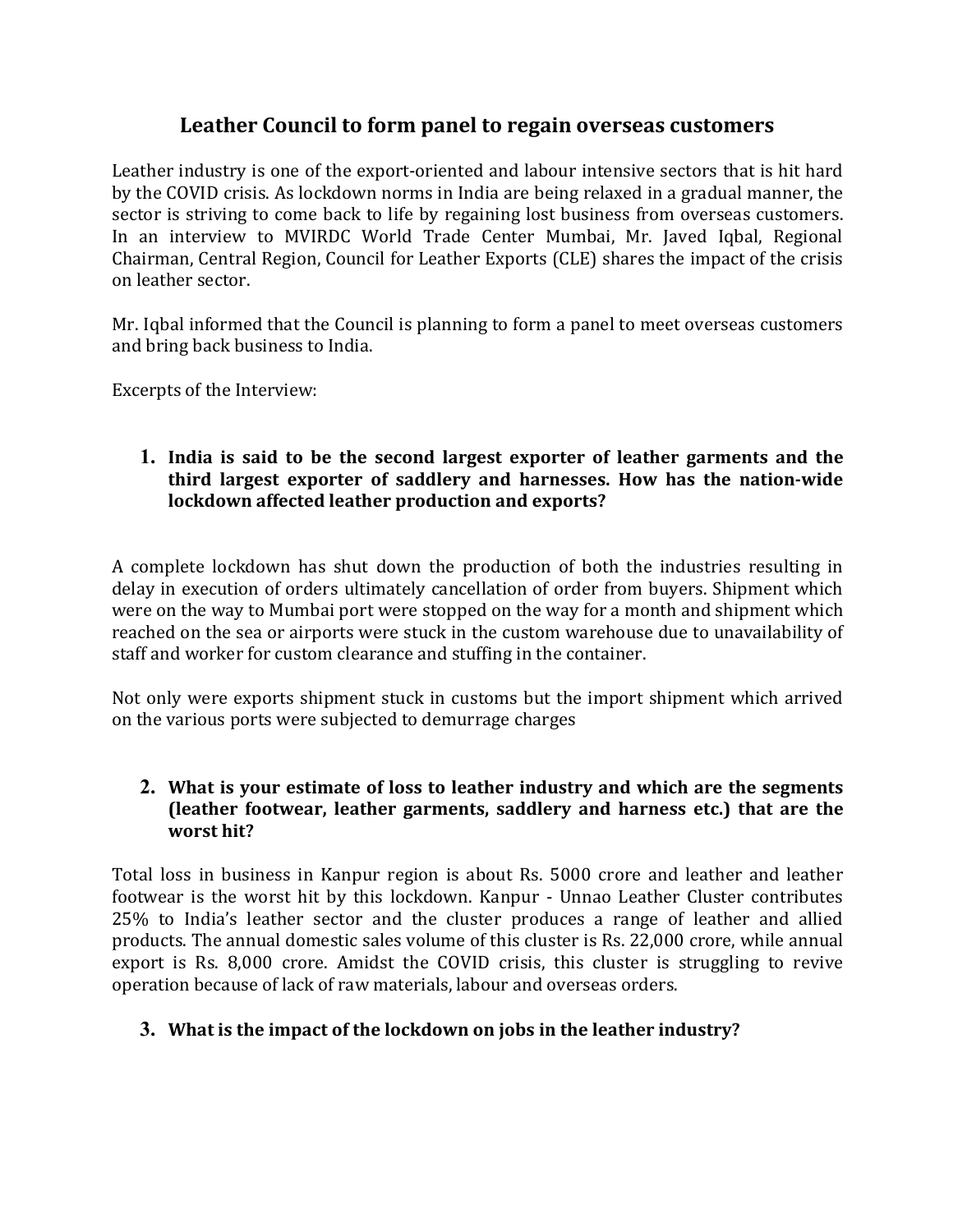Direct and Indirect there are 10 lakh workers engaged in leather sector and during lockdown period a large number of workers were affected. This is despite the fact that factory owners are supporting their workers with salaries and essential commodities.

**4. It is said that because of the lockdown, India may lose export orders to Vietnam and Indonesia where manufacturing operations have not been affected. What is your forecast of the prospect for exports from India if there is delay in relaxing lockdown?**

No doubt that big orders have been directed to Vietnam and Indonesia but our CLE national Chairman Mr. P.R. Aqueel is working hard for improving the exports of leather and leather goods. From August to December 2020, he is planning to make panel which will visit overseas buyers to promote Indian leather business

### **Notifications**

#### **Press Information Bureau, Government of India**

Minister interacts with captains of pharmaceutical industry

<https://pib.gov.in/PressReleasePage.aspx?PRID=1628142>

Updates on COVID-19

<https://pib.gov.in/PressReleasePage.aspx?PRID=1628119>

One-year of MODI 2.0 – Towards a Self-Reliant India

<https://pib.gov.in/PressReleasePage.aspx?PRID=1628087>

Daily Bulletin on COVID 19

<https://pib.gov.in/PressReleasePage.aspx?PRID=1628163>

#### **DGFT**

Amendment in Export Policy of Paracetamol API

[https://dgft.gov.in/sites/default/files/Noti%2007%20Eng\\_0.pdf](https://dgft.gov.in/sites/default/files/Noti%2007%20Eng_0.pdf)